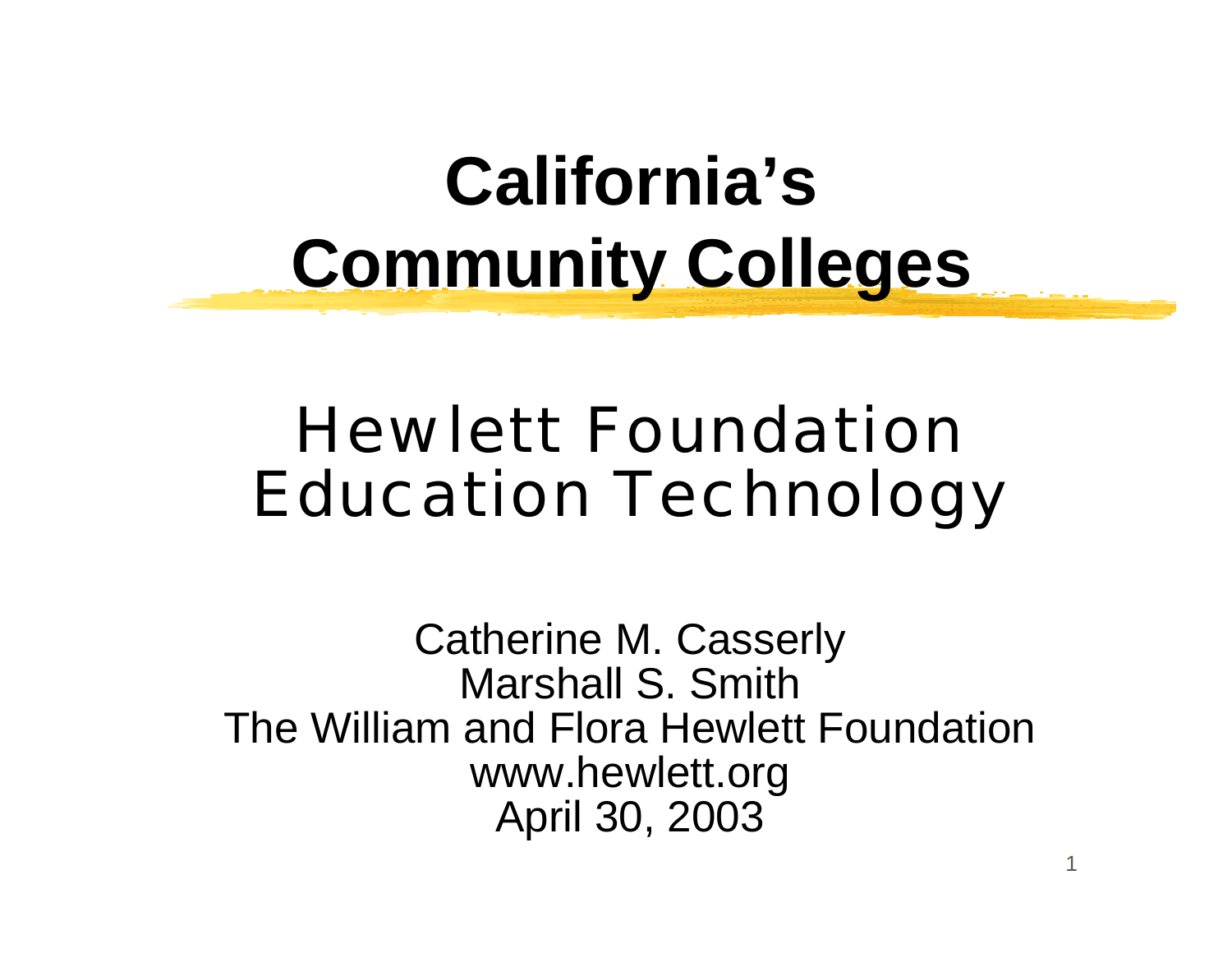### **UNESCO's Deputy Asst Director General for Communication and Information**

a*"Knowledge has become a principal force of social transformation. Knowledge-based and -led development holds the promise that many of the problems confronting human societies could be significantly alleviated if only the requisite information and expertise were systematically and equitably employed and shared."*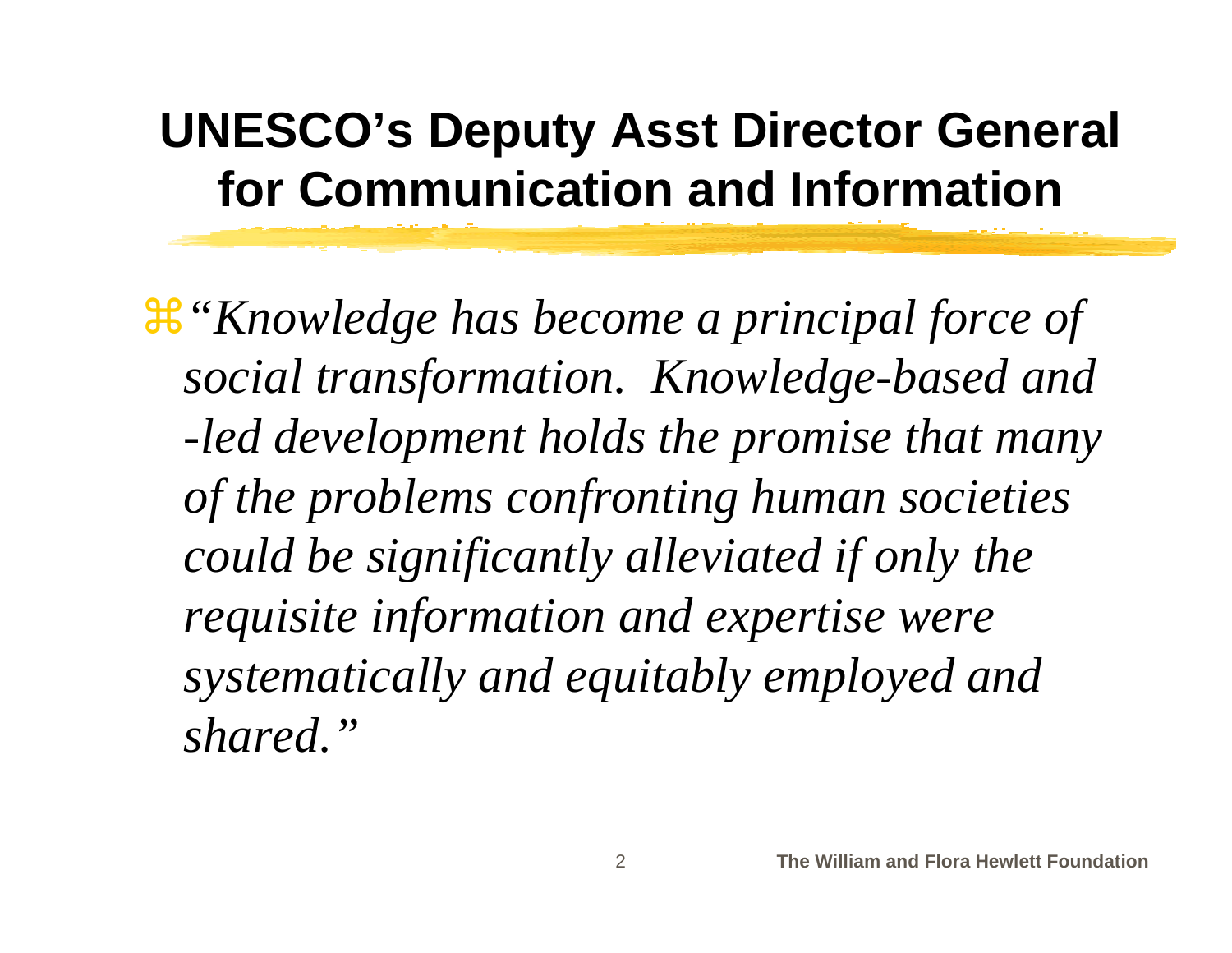# **Problems with Using Academic Content on the Web**

- $\frac{1}{2}$ **Lack of Access** 
	- **E**Technical -- Reliability, Bandwidth, Search Engines, Interoperability
	- **⊡Cost**
- **BLack of Quality** 
	- Not Harnessing Power of Technology
	- **ELittle Quality Control**
	- $\Box$  Few Mechanisms to Evaluate, little evidence of value added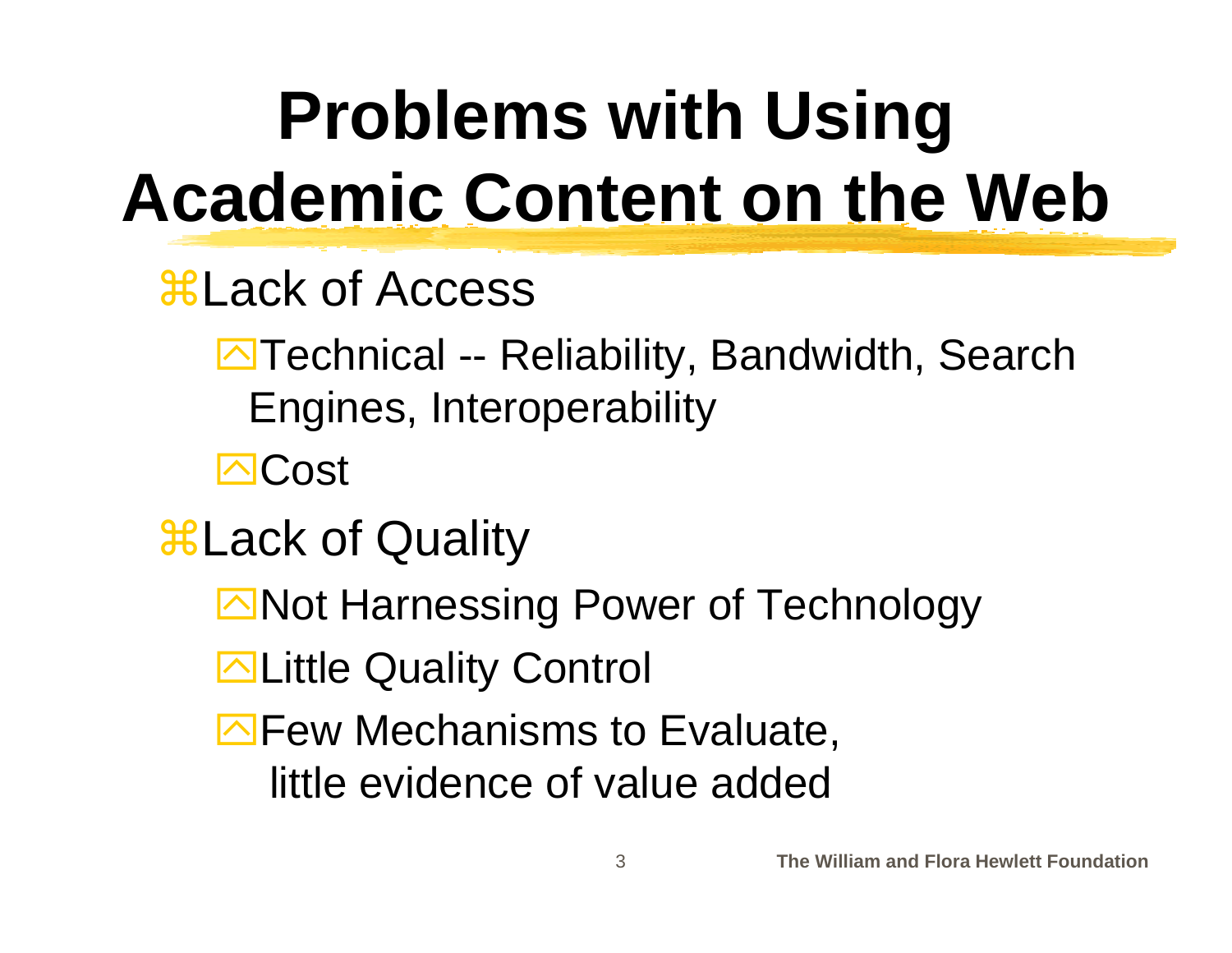# **Basic Strategy**

**X** Focus on high quality exemplars to enhance teaching and learning

**E**Courseware, full courses, modules, learning objects, library collections, journal related data, etc.

 $\frac{1}{26}$ **Make free, accessible and reusable** 

**Examine and address problems in use** 

**#Develop sustainable models**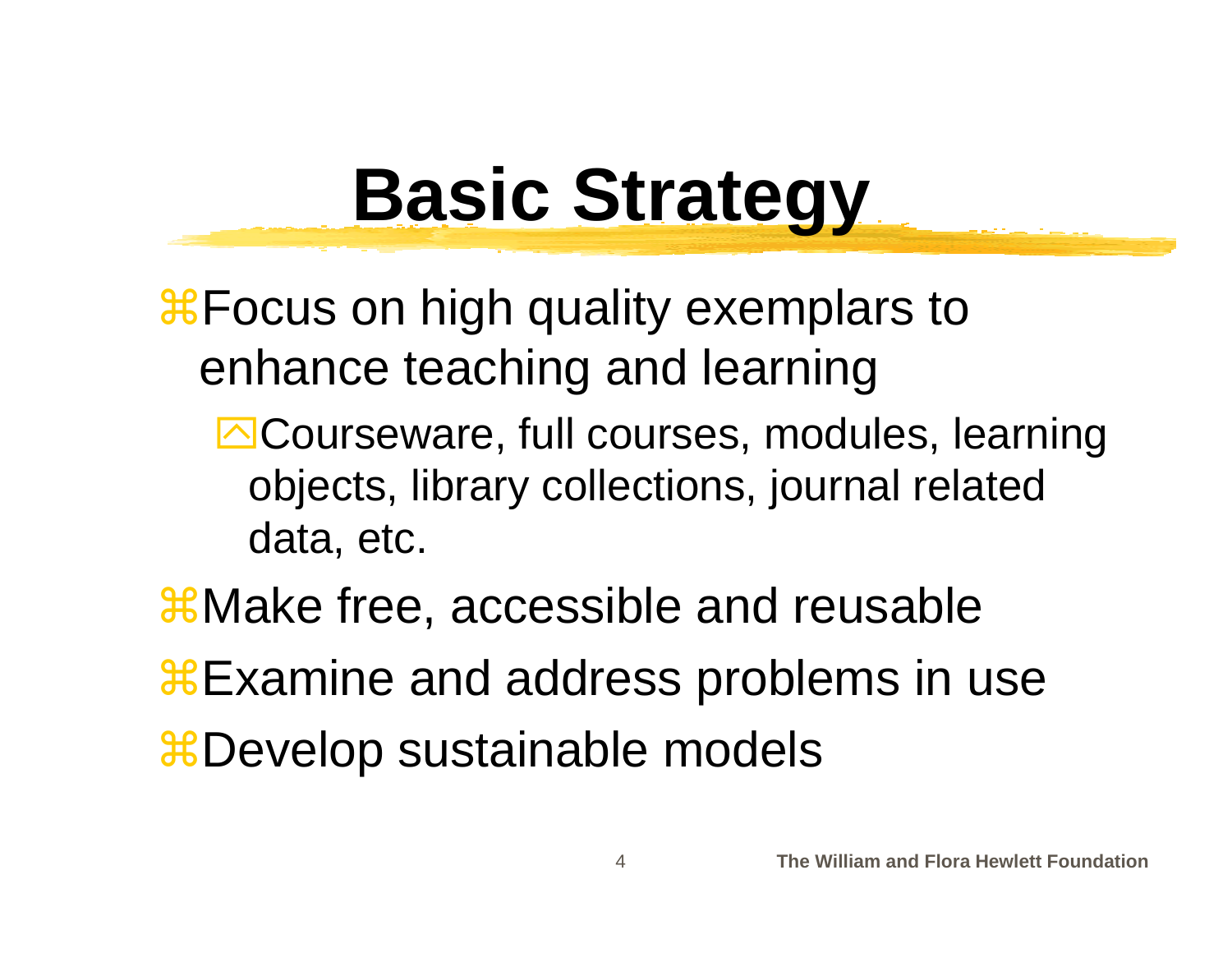## **Operating Hypothesis**

**EStablish standards of practice** 

- **a**Stimulate other institutions to freely share
- **X** Materials are intended to support the improvement of teaching, learning and research
- **XHelp to equalize access**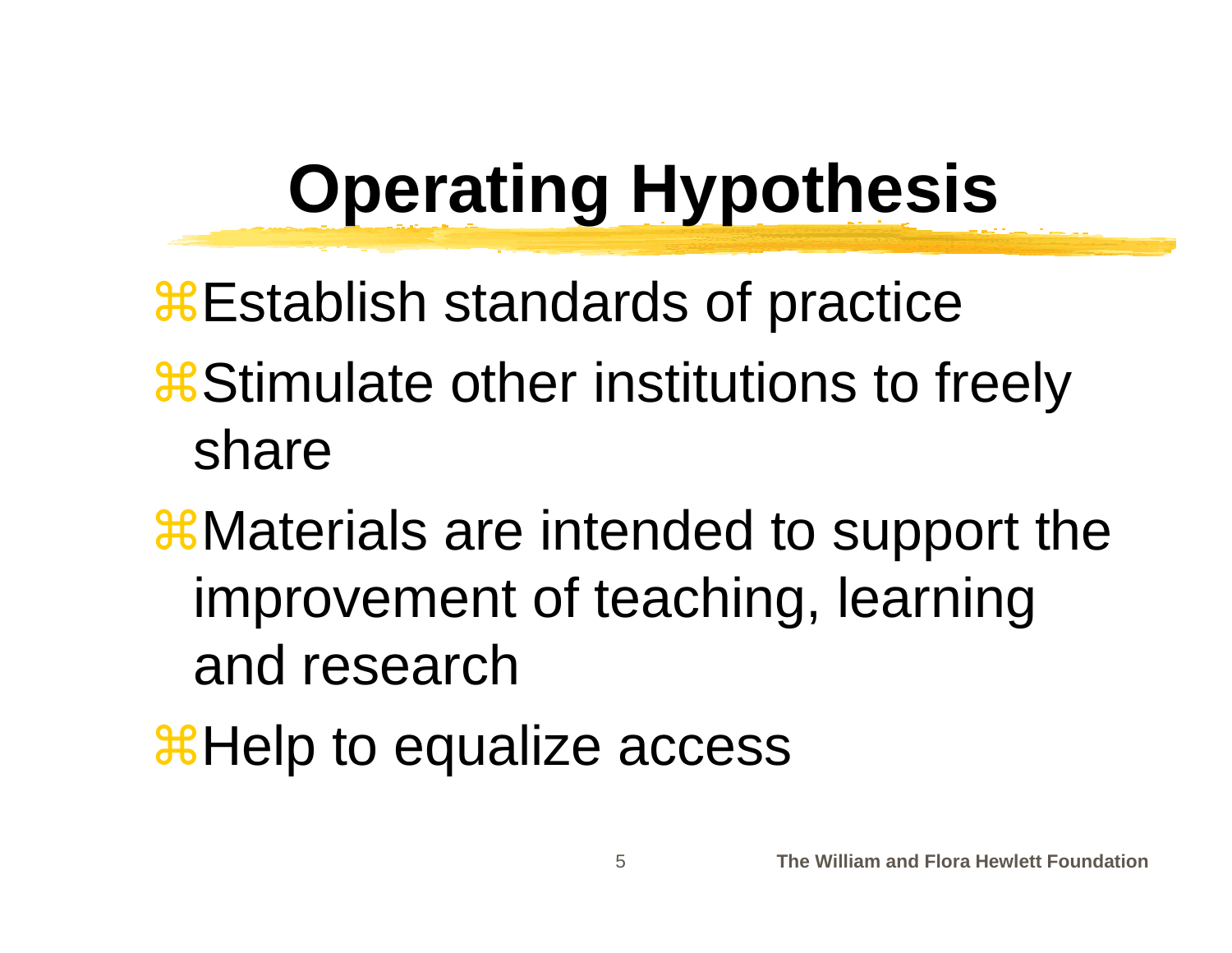## **Challenges to Open Knowledge**

 $\frac{1}{26}$ **Intellectual Property #Cultural - Adaptations, translations #Academic - Institutional Incentives**  $\frac{1}{20}$ **Understanding Use #Technological - interoperability, search** strategies, structure of knowledge **X**Financial - initial capital, sustainability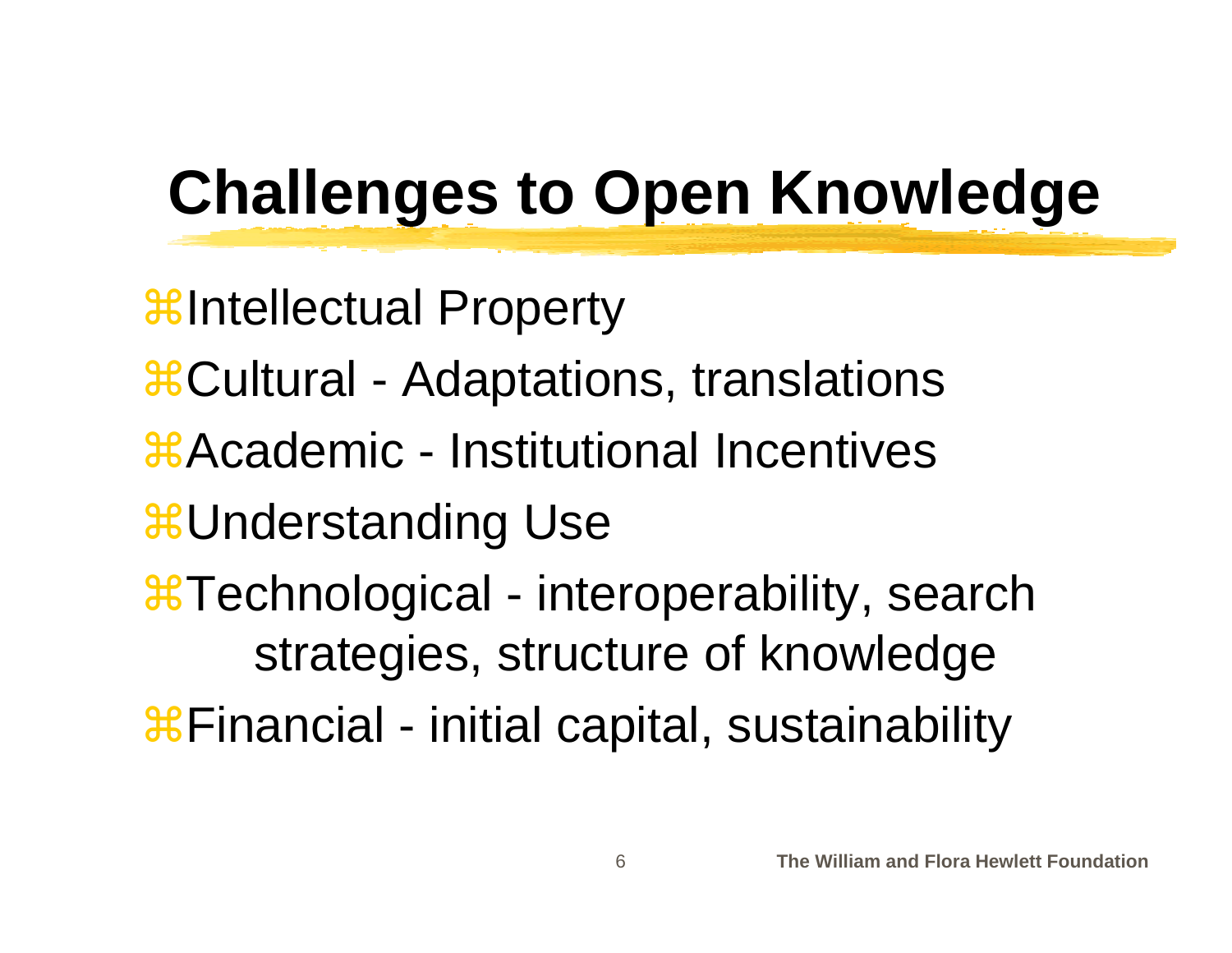## **Funding Examples**

 $\frac{12}{11}$ **MIT OpenCourseWare, ocw.mit.edu** 

 $\frac{a}{b}$ **Carnegie Mellon, Open Learning Initiative** cmu.edu/cmoli

> ⌧Causal Reasoning, Chemistry, Economics, Logic, **Statistics**

*X* Rice U, Connexions, cnx.rice.edu

*X* Harvard, Open Collections,

Women, Enterprise, and Society

 $\frac{a}{b}$ **UC Berkeley, Digital Chem 1A,** cchem.berkeley.edu/~chem1a/spring03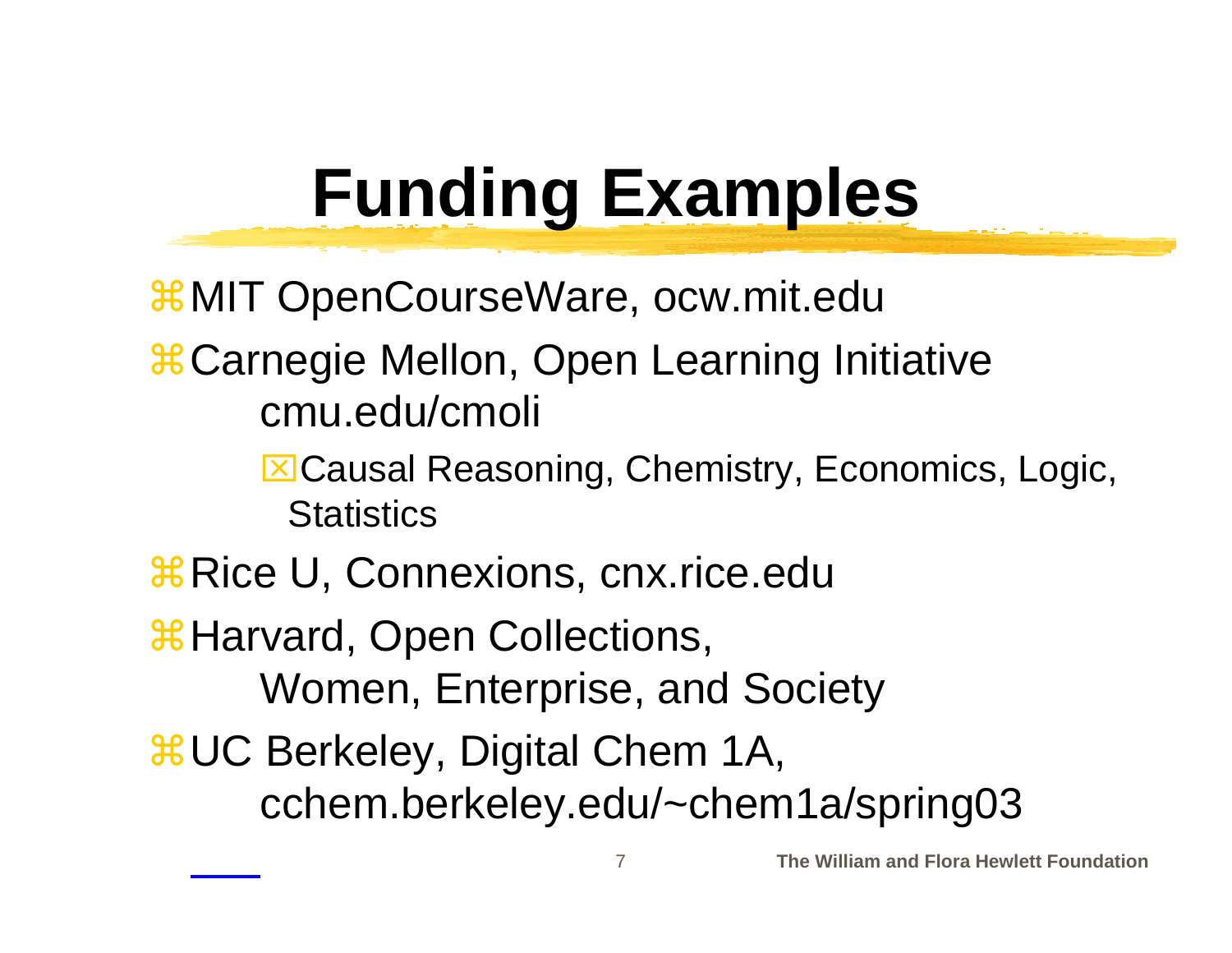## **Funding Examples**

 $\frac{1}{10}$  Meetings - national and international implications, learning objects and intellectual property.

#### $\frac{\text{R}}{\text{Use}}$  **Studies - OECD, UNESCO, UC Berkeley,** IAS

 $\frac{1}{10}$  Meetings on the Horizon - Repositories Community Building and Sharing